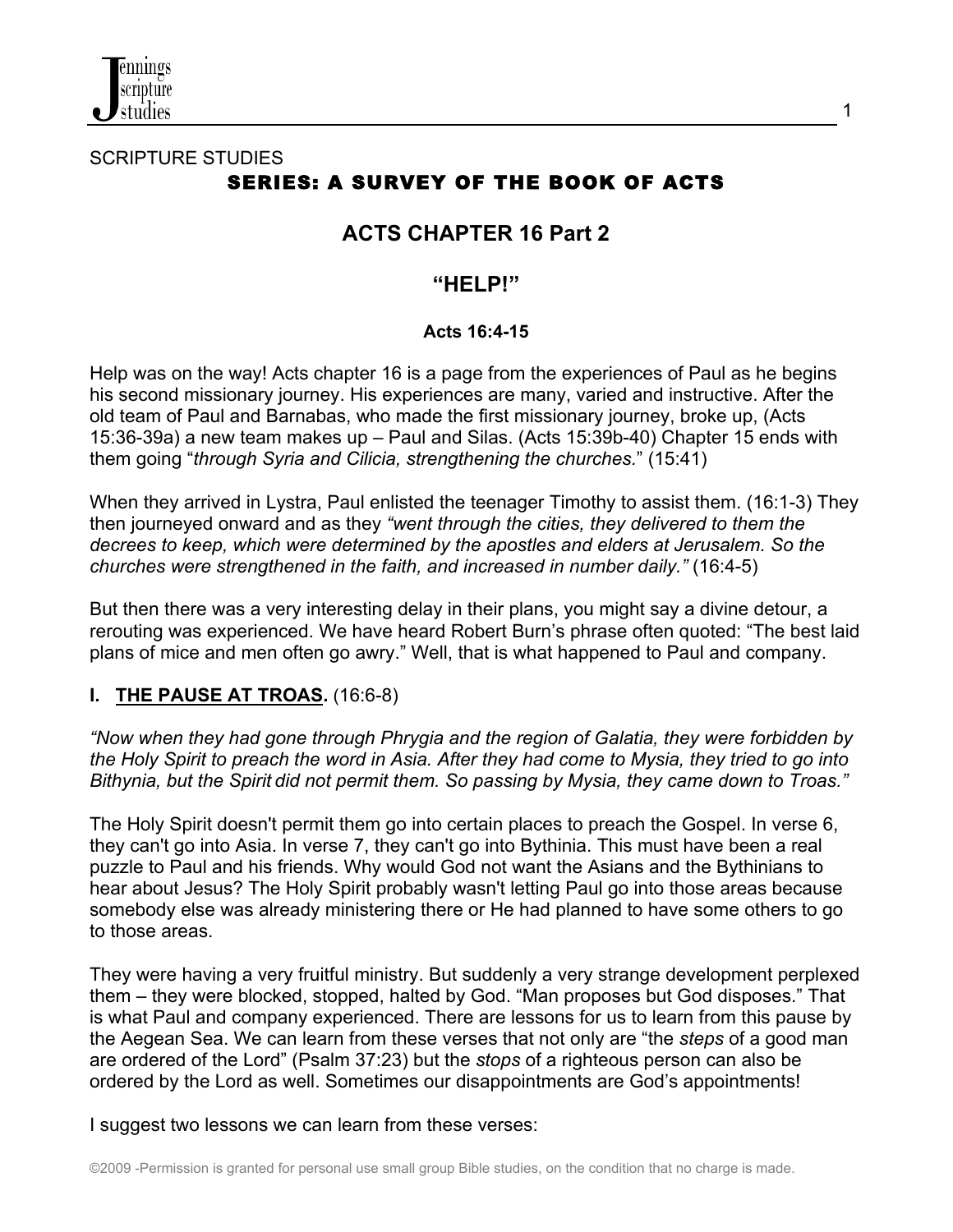# **A. Before The Lord Turns Us He Often Stops Us.**

It is possible to get so caught up in doing good things that in order to redirect us to better things the Lord has to stop us. We can see this throughout scripture. For example, Philip was leading a great revival movement in the city of Samaria (Acts 8:5-8). The Lord stepped in, stopped him and redirected him. Where did the Lord send him? To the desert! He said, *"Arise and go toward the south along the road which goes down from Jerusalem to Gaza. This is desert."* (Acts 8:26)

From the city to the country; from crowds to one individual. This individual was the Treasurer of Ethiopia riding along in a chariot reading from the book of Isaiah. Philip hitch-hiked a ride with him and introduced him the Lord Jesus, baptized him and sent him on his way rejoicing! Truly God "moves in mysterious ways His wonders to perform."

### **B. Before The Lord Opens A New Door He Often Closes An Old Door.**

God knows best how to accomplish His work in this world. To the church in the city of Philadelphia Jesus sent a message reminding them that He was the One Who "*opens and no one shuts, and shuts and no one opens."* (Rev.3:7)

He is the Divine Doorkeeper. The Lord channeled Paul and company to Troas where they were shut down awaiting further orders. Remember, "God always gives His best to those who leave the choice with Him." It is better to be in Troas where the Lord had planned for Paul to be than in Asia or Bithynia where Paul had planned to be. We need to remember that God leads the orchestra and we are only one instrument in it. Let us keep our eyes upon The Conductor. Sometimes there are pauses in the music. In Troas, Paul and companions were commanded to pause.

# **II. THE PLEA FROM MACEDONIA.** (16:8-10)

*"So passing by Mysia, they came down to Troas. And a vision appeared to Paul in the night. A man of Macedonia stood and pleaded with him, saying, "Come over to Macedonia and help us." Now after he had seen the vision, immediately we sought to go to Macedonia, concluding that the Lord had called us to preach the gospel to them."*

Troas was situated on the Aegean Sea near the northern tip of what is now known as Turkey's western coast. In Roman times, it was a significant port for travelling between the the westernmost protrusion of Asia to Europe.The pause in Troas was not only a pause that refreshed but a pause that re-routed the missionary team. God not only routes us, but He also re-routes us if He desires.

# **A. The Vision That Paul Saw.**

How long they were in Troas we do not know, however, while there Paul had a vision that that resulted in a historic venture. In his vision he saw a man across the Aegean Sea in Macedonia, about 200 miles away. Macedonia was in Greece and Greece was in Europe. Greece had art, beauty, culture and philosophy. They had seen the likes of Aristotle, Plato and Socrates. Here was a most advanced civilization and yet, in Paul's vision he saw a man who had a need.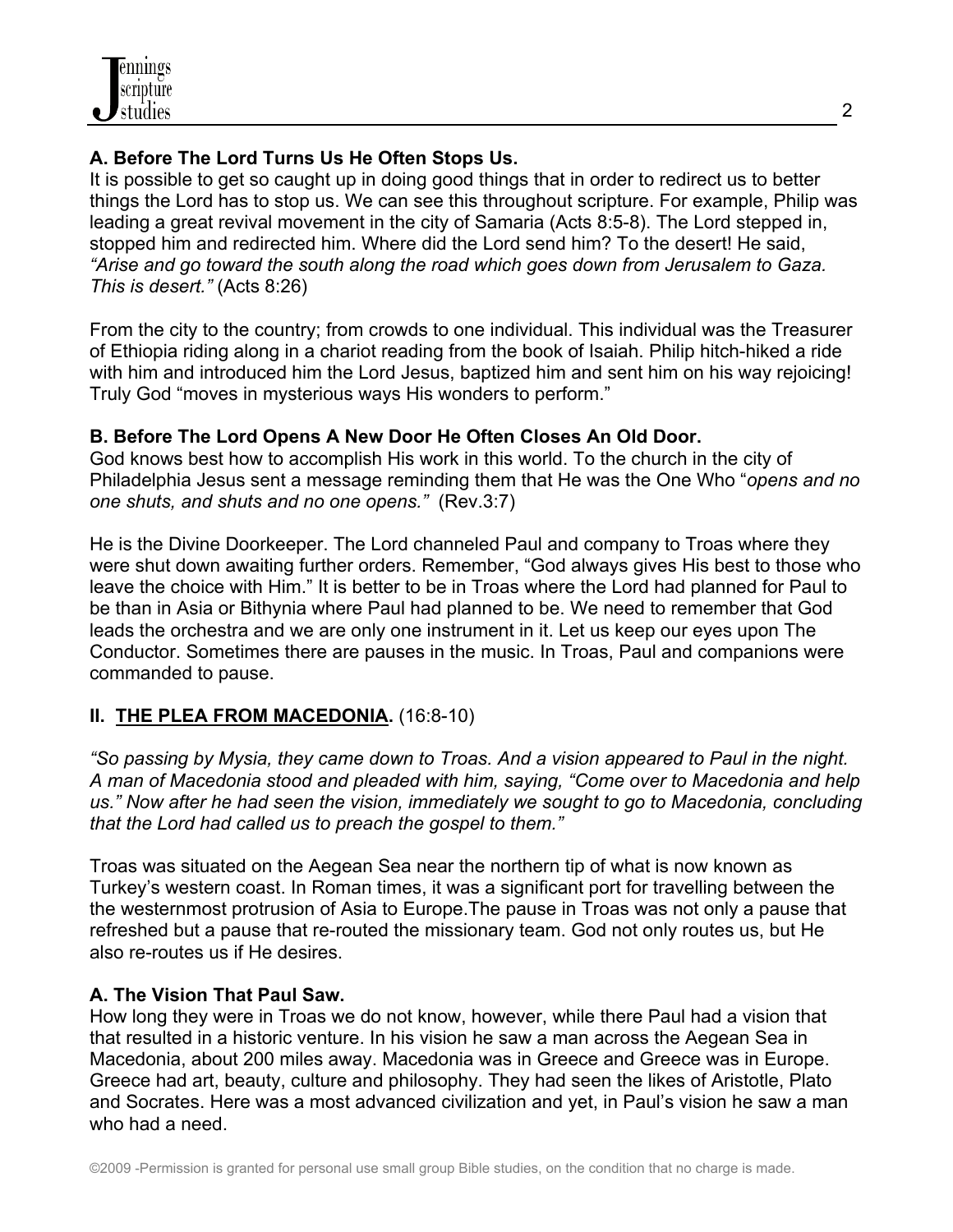

#### **B. The Voice That Paul Heard.**

In his vision, which the Lord undoubtedly gave Paul, he not only saw a man across the Aegean Sea in distress but in the vision, "*A man of Macedonia stood and pleaded with him, saying, "Come over to Macedonia and help us."*

What could Paul and team contribute to the Macedonian society that they did not already have? One thing: The Gospel of Jesus Christ! Up until this time the Gospel had not reached Europe. Jesus had said to His disciples years before, *"Go into all the world and preach the gospel."* (Mark 16:15) It had not reached Greece at this time.

We are beginning to see why the Lord in His infinite wisdom, closed and opened doors in order to direct Paul and his companions to the sea coast city of Troas, the port from which they could sail to Europe. Paul was about to make the most historic journey of his life!

There are people around the world who know that there is something more to life than just eating, drinking, working, enjoying pleasures and then dying. They are calling out in various ways for help. I wonder if introverted American churches and Christians are willing for God to interrupt their plans and redirect their focus to the regions beyond? Are their ears open to hear the Christless cries for "Help"? Jesus said, "He that has ears to hear let him hear." Do we hear? Do we care?

## **III. THE PASSAGE TO EUROPE.** (16:10-12)

*"Now after he had seen the vision, immediately we sought to go to Macedonia, concluding that the Lord had called us to preach the gospel to them. Therefore, sailing from Troas, we ran a straight course to Samothrace, and the next day came to Neapolis, and from there to Philippi, which is the foremost city of that part of Macedonia, a colony. And we were staying in that city for some days."*

Notice the words, "*"Now after he had seen the vision, immediately we sought to go to Macedonia, concluding that the Lord had called us to preach the gospel to them."* Paul and his team of Good News spreaders had a burden to preach the gospel where Christ was not known. Paul had said, *"I have made it my aim to preach the gospel, not where Christ was named."* (Rom. 15:20) Now they had an opportunity to be pioneers on a new continent – Europe.

Dr. Patrick Fairbairn, a Bible scholar of by-gone years, wrote in his commentary on this passage, that "the greatest single human achievement was the apostle Paul taking the gospel for the first time to Europe." Little did Paul know that when he went to Macedonia he was going to Europe. Beyond Macedonia was Italy, Spain and eventually the message would spread to Britain and hundreds of years later to a new country called America!

Paul's burden could have been echoed in the missionary song, "To The Regions Beyond." *"To the regions beyond I must go, I must go; 'Til the world, all the world, His salvation shall know."*

### Notice 5 "open" things in this portion of scripture:

©2009 -Permission is granted for personal use small group Bible studies, on the condition that no charge is made.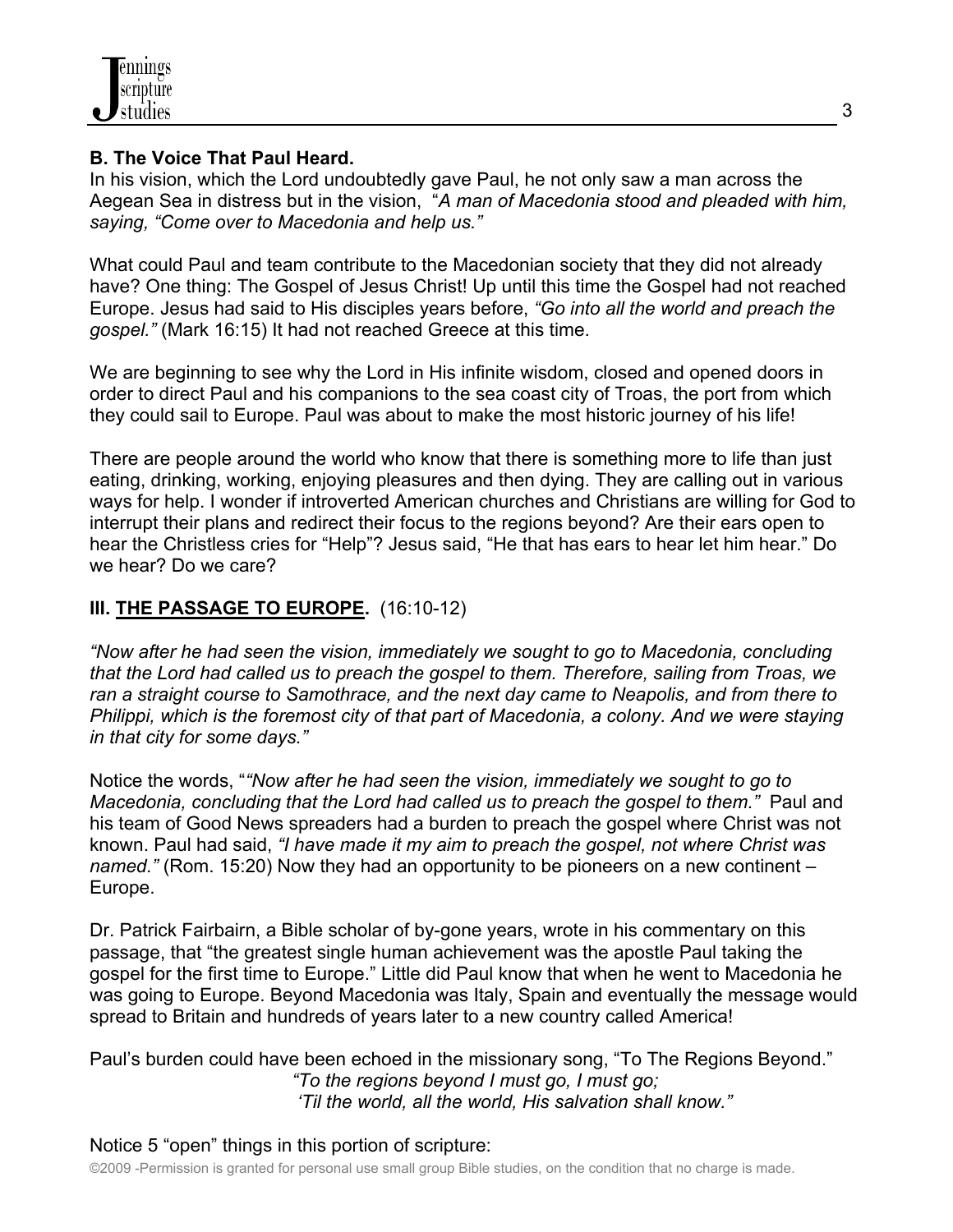### **A. There Was An Open Door.**

The Holy Spirit had closed several doors prior to Paul's vision: *"They were forbidden by the Holy Spirit to preach the word in Asia. After they had come to Mysia, they tried to go into Bithynia, but the Spirit did not permit them."* (16:6,7) Now, here in Troas a new door is opened. Open doors are golden opportunities to advance the cause of Christ. Are we sensitive to "open doors"?

# **B. There Was An Open Mind.**

*"Now after he had seen the vision, immediately we sought to go to Macedonia, concluding that the Lord had called us to preach the gospel to them."* (v.10) Paul's mind was open to the new challenge that the Lord set before him. Sometimes I have been so focused upon what I thought the Lord wanted me to do that I initially missed the new signal that He gave me and He had to stop me and confront me again with the change of direction that He wanted me to take.

In football, after each play the team huddles for a new signal. We need to "huddle" with the Lord repeatedly and make sure we have His signal for every move we make in our individual lives and church life as well. Just because "we have always done it this way" does not mean that we should keep in the same old rut. The Lord may want to give us a fresh vision, send us on a new voyage and give us greater victories, so keep an open mind!

## **C. There Was An Open Mouth**.

"*On the Sabbath day we went out of the city to the riverside, where prayer was customarily made; and we sat down and spoke to the women who met there."* (v.13)

When they arrived in the city of Philippi, Paul looked for opportunities to share the Good News. One of the venues he used was down by the riverside where a group of women were meeting. To them he communicated the message that he had come to deliver.

Can you imagine Paul and company visiting any place solely for the purpose of sight seeing? They were on a mission and they did not fail to capitalize upon every opportunity to speak the gospel message. They were obeying the Great Commission to *"Go into all the world, and preach the gospel."* Not to do so was to be committing the Great Omission! Closed-mouthed Christians are the curse of the church today. They need to do as the four leprous men did as recorded in II Kings 7 - *"Then they said to one another, 'We are not doing right. This day is a day of good news, and we remain silent ….. come, let us go and tell …..."* (v.9)

# **D. There Was An Open Heart.**

*"Now a certain woman named Lydia heard us. She was a seller of purple from the city of Thyatira, who worshiped God. The Lord opened her heart to heed the things spoken by Paul."* (v.14)

There are two different types of open-heart surgeries: physical heart surgery operated upon by a human physician and spiritual heart surgery operated upon by the Great Physician. The former may extend life upon earth, the latter is essential for life eternal. Lydia received new life in Christ because she received a new heart from the Lord. Have you?